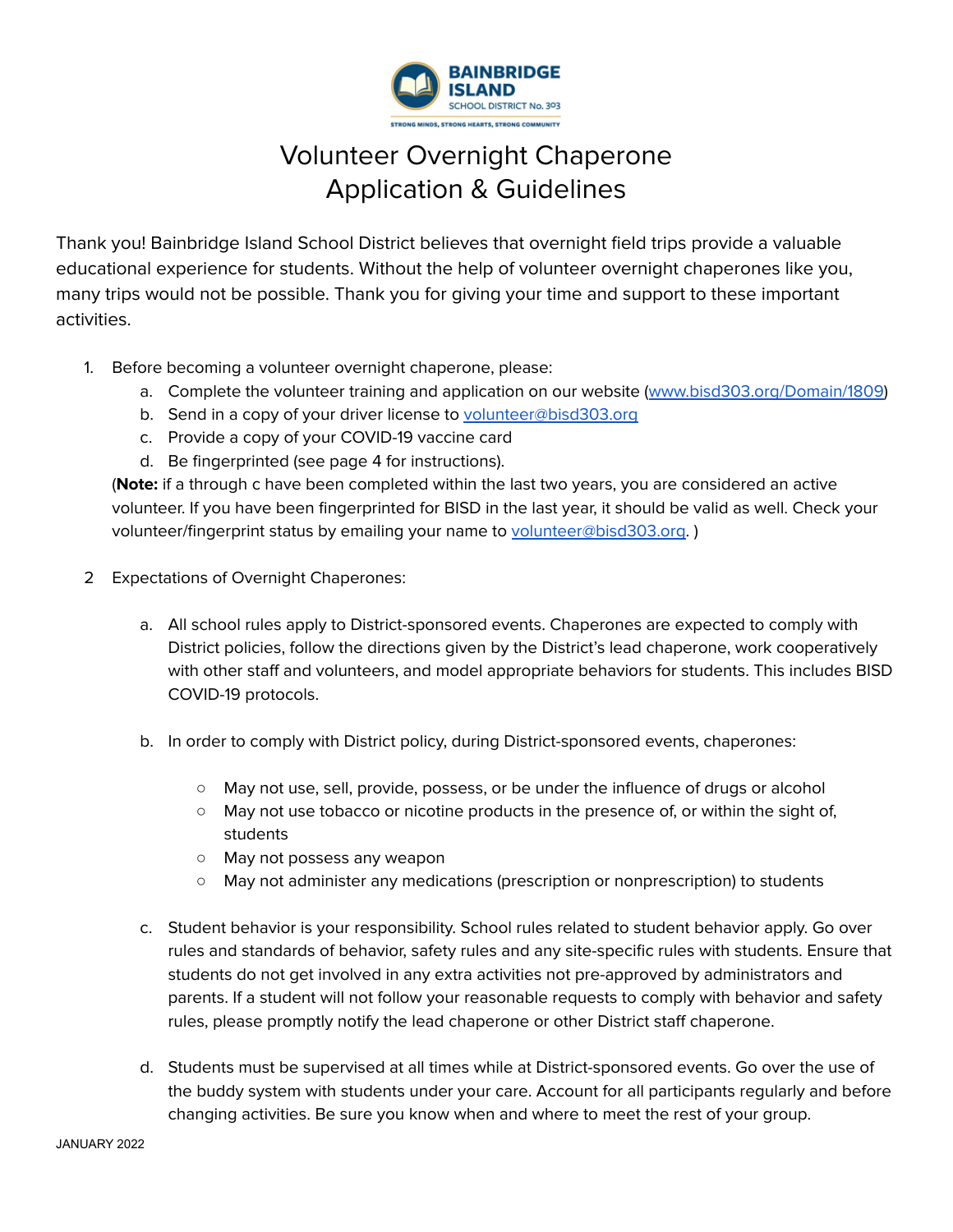Chaperones must be readily available 24/7, be mindful of safety concerns and respond to students' needs.

- e. Night-time supervision can present challenges. Unless circumstances dictate (e.g. if lodging is in a communal setting like a gym or large cabin), and it's pre-approved by a school principal or District-level administrator, chaperones should not sleep in the same room as students. Still, chaperones must ensure that students are in their rooms and not engaged in prohibited activities.
- f. Your staff field trip sponsor will help you understand the requirements and procedures for specific locations where students will be lodging. Different rules may need to be established for locations where students are staying in a gym, in open cabins, or another non-traditional lodging.
- g. For the protection of both the student and the chaperone, chaperones should not place themselves in situations in which they are alone with the student. Chaperones may not, therefore, be in the company of fewer than two students. In an emergency, a chaperone can be responsible for supervising one student e.g. when a student is admitted to the hospital and an adult needs to stay with the student. Any exception must be coordinated through the staff sponsor.
- h. If circumstances allow and with prior written approval of the principal, a chaperone's spouse/partner may attend an overnight Field Trip. The same rules apply to the spouse/partner, such as no use of alcohol, tobacco, etc. (as outlined in 2-b.)
- i. Chaperones who transport students in their personal vehicle must complete the Volunteer Driver Checklist. You are expected to comply with all District and State student transportation rules and regulations. Be aware that your personal vehicle insurance provides primary coverage in the event of an accident or injury.
- j. Chaperones should know what to do in an emergency (medical or natural; lost student, a serious breach of rules, etc.). Chaperones must know who on the trip is first-aid trained, where the first aid kit is, and know who has copies of parental permission slips with emergency phone numbers and medical information.

# **SEE NEXT PAGE FOR APPLICATION**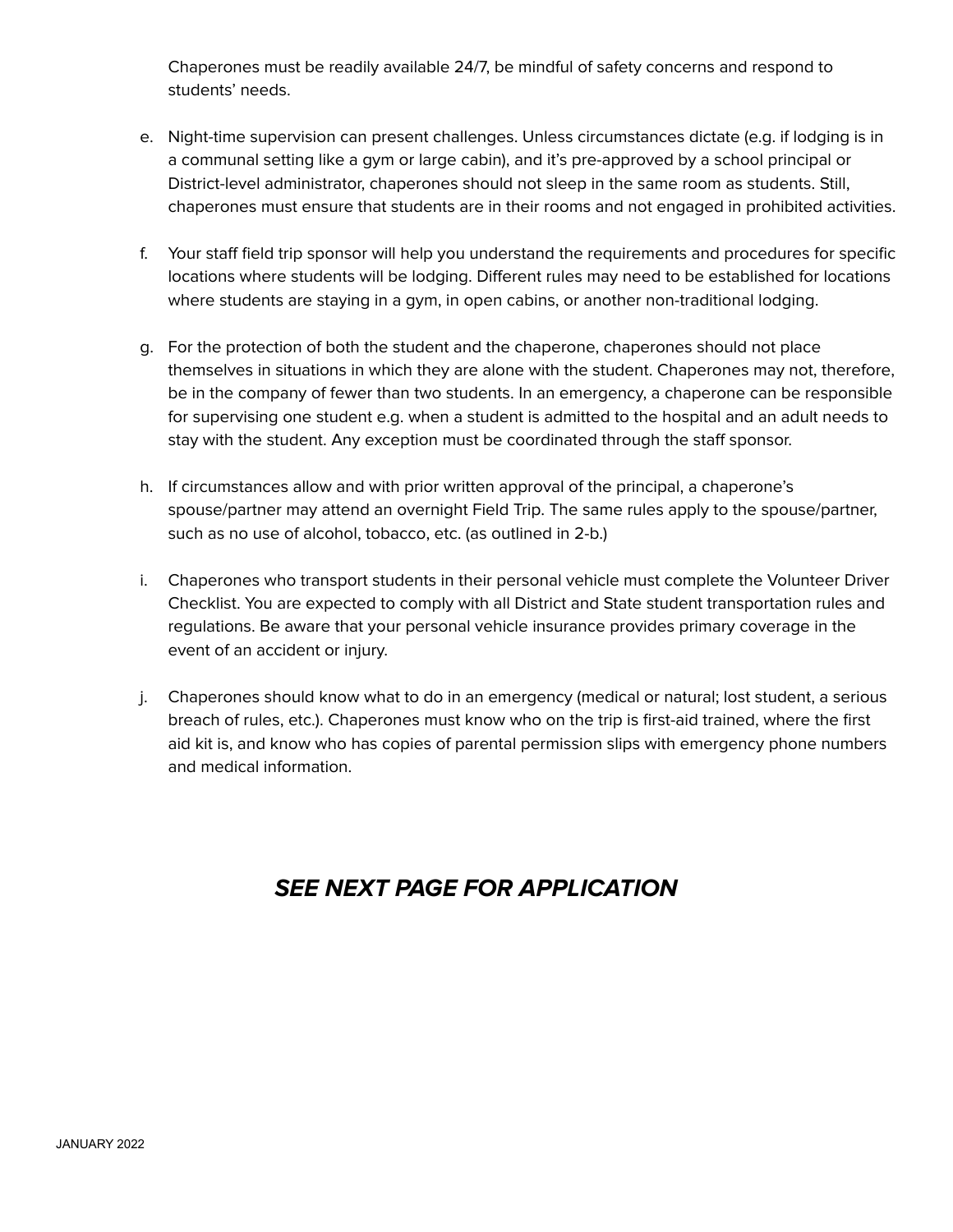## **Applicant, please complete the following:**

| Overnight Trip Purpose (outdoor ed, Robotics, etc.): ____________________________                                                                                                      |
|----------------------------------------------------------------------------------------------------------------------------------------------------------------------------------------|
|                                                                                                                                                                                        |
|                                                                                                                                                                                        |
|                                                                                                                                                                                        |
|                                                                                                                                                                                        |
| <b>Chaperone Emergency Contact Information:</b>                                                                                                                                        |
| In the event that I have a personal emergency, please contact:                                                                                                                         |
| NAME:<br><u> 1989 - Johann John Stone, mars eta bat eta bat eta bat eta bat ez arte eta bat ez arte eta bat ez arte eta b</u>                                                          |
| <b>RELATIONSHIP:</b><br><u> 1989 - Johann Stein, mars an deutscher Stein und der Stein und der Stein und der Stein und der Stein und der</u>                                           |
| <b>PHONE NUMBER:</b>                                                                                                                                                                   |
| ,我们也不能在这里的时候,我们也不能在这里的时候,我们也不能会在这里的时候,我们也不能会在这里的时候,我们也不能会在这里的时候,我们也不能会在这里的时候,我们也不                                                                                                      |
| <b>Chaperone Acknowledgment:</b>                                                                                                                                                       |
| I acknowledge that I have received a copy of the Volunteer Overnight Chaperone Guidelines and I have read<br>these guidelines and agree to comply with the guidelines as a chaperone.  |
|                                                                                                                                                                                        |
|                                                                                                                                                                                        |
| DATE:                                                                                                                                                                                  |
|                                                                                                                                                                                        |
| Once completed, please scan and email this form to: volunteer@bisd303.org or drop it off at the front office of<br>your child's school or at the District Office, 8489 NE Madison Ave. |

For Office Use Only:

- School/program signed off on this volunteer application
- ⬜ School denied this application due to various reasons (such as no available space)

BISD Staff Member: Date: